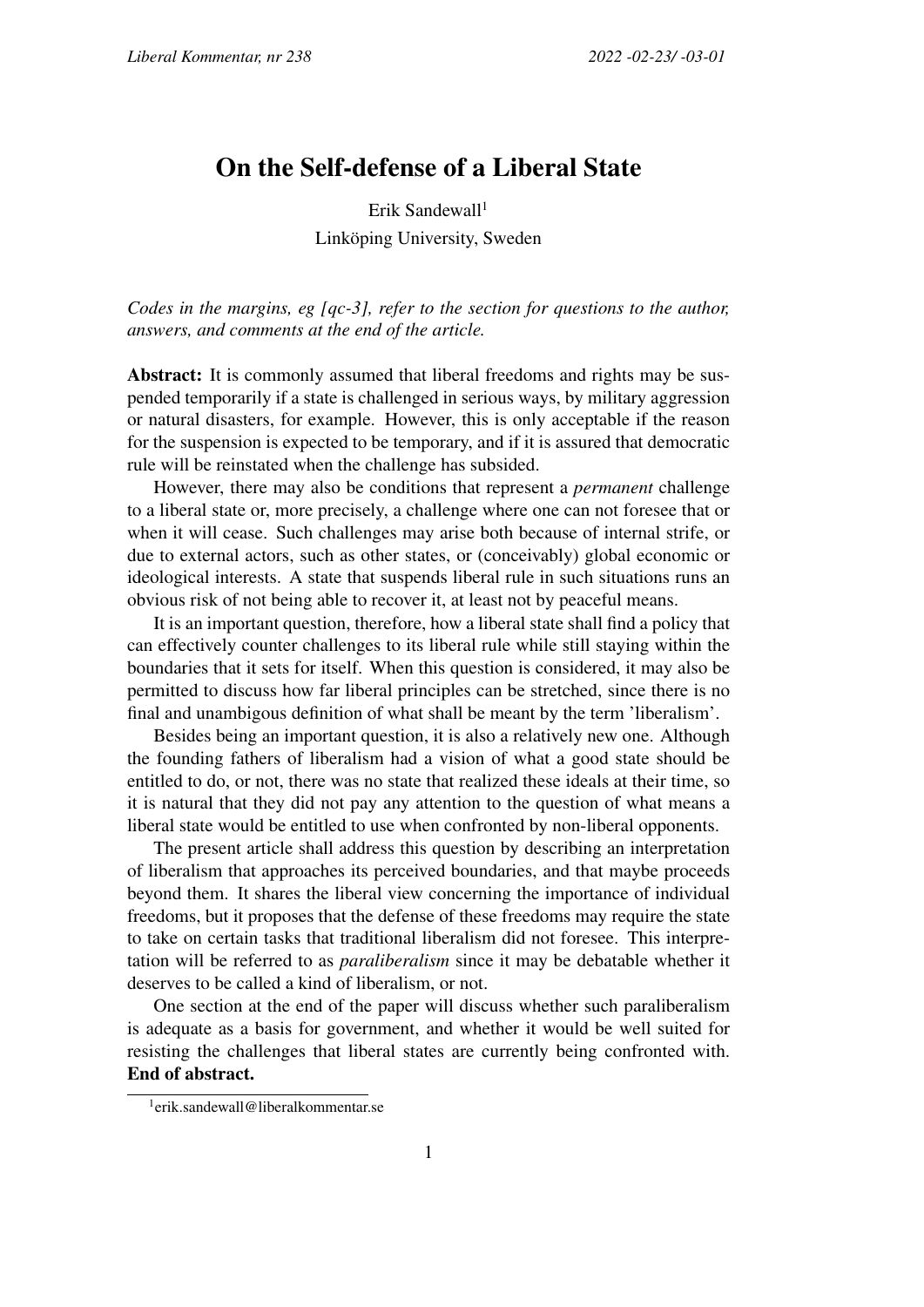#### The Value Culture and Society-founding Values

The characteristic property of the position described here is that it advocates the importance of a *value culture* in society. Such a value culture includes those activities where 'values' are proposed, debated, and applied, both in the public discourse and in closed groups. In analogy with eg a music culture or a sports culture, a value culture will engage a large proportion of the citizenry, albeit in a variety of ways, and with varying intensity.

The vitality of the value culture is important for several reasons. First of all, values are important in the formation of a mature individual, and the development of those values is necessarily a social activity; it can not be done by each individual in isolation. But paraliberalism also proposes that liberal democracy depends, for its viability, on the existence of a set of *society-founding values* that are shared by the entire population, or at least by a very large majority there. These are intended as values that are essential for the proper functioning of the society, including both the formal government and the civil society. A value culture is essential for the formation, dissemination, and eventual acceptance of those society-founding values. Reciprocally, the value culture can only function if its participants adhere to certain basic values, such as an open mind and a respect for the opinions of others.

Because of the importance that it assigns to the value culture, paraliberalism also proposes that the state shall play a role for encouraging and protecting this culture, although certainly without imposing any undue controls on it.

These arguments for a value culture are analogous to the classical, liberal arguments for basic liberties. Freedom of speech and freedom of assembly are important both for the well-being of the individual, and for the proper functioning of a state, for example. A vital value culture ought to bring both those benefits as well.

## Value Communities

In line with liberal principles, it is important that citizens can and do participate actively in the establishment and (when called for) the revision of these societyfounding values. The public discourse in newspapers and other classical media serves this purpose to some extent, but it is limited since very few persons get an opportunity to be heard there. Recent innovations, such as 'comment fields' and social media allow many more people to express themselves. However, the discussion in those media is often so repetitive and uniform that true debate does not occur.

In order to complement existing media, paraliberalism advocates the importance of *value communities,* i.e. social groups that operate in accordance with lib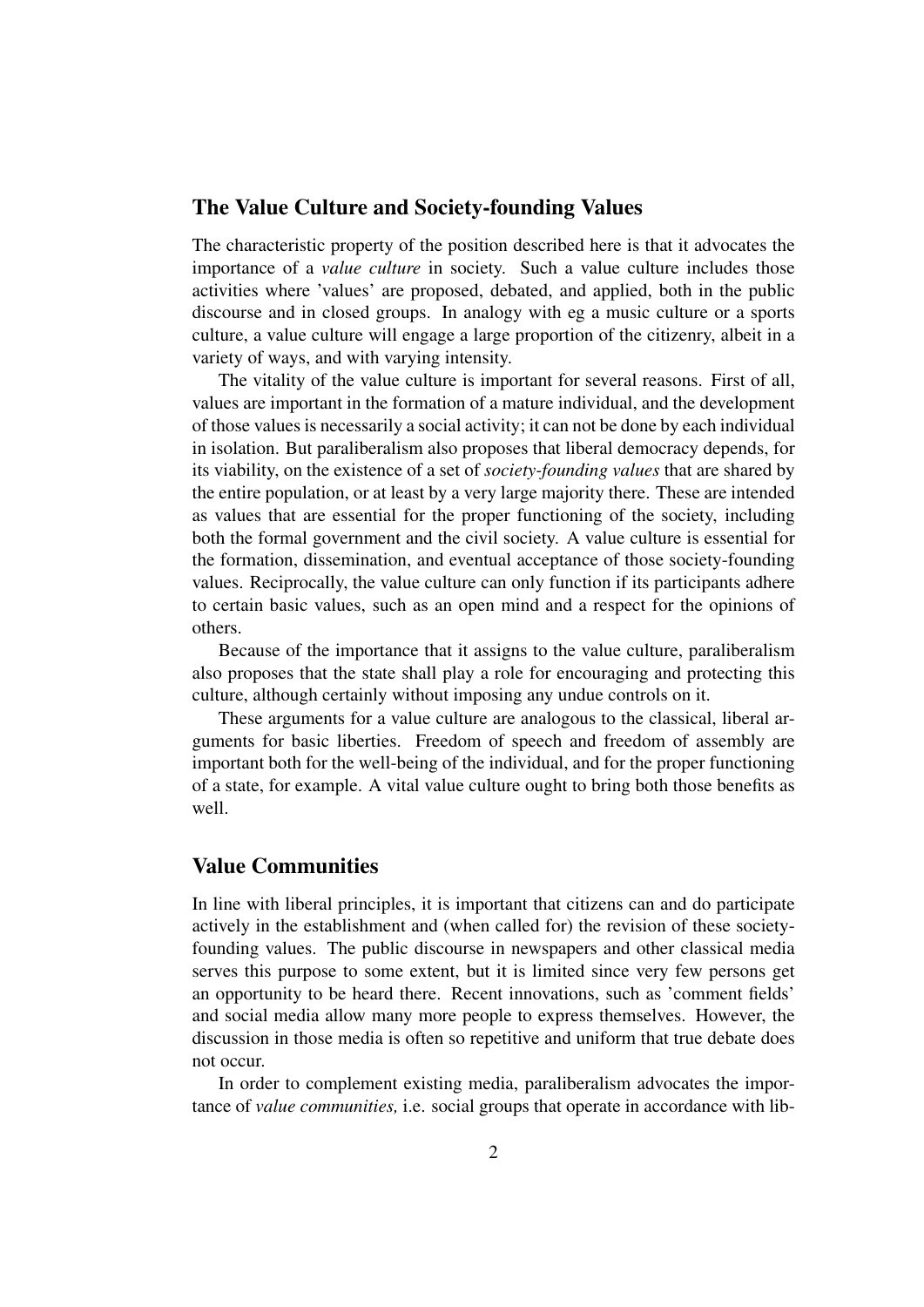eral principles, and where values are conveyed, discussed and applied, and where they are also open to revision. Value communities can be large or small, and formal or informal, sometimes in a layered fashion. This provides a democratic framework for the establishment of common values in a society.

Many social activities may be described as value communities, so the proposal here is merely to improve and consolidate a phenomenon that already exists – not to introduce something that is entirely new. For the present purpose, a value community is defined as a group of people whose values and attitudes are sufficiently similar that it becomes possible for the group's members to have constructive discussions about their remaining differences in these respects.

Therefore, a value community shall not be understood as a group whose members have the same opinions with respect to their values. A group without disagreements, or with too few disagreements would not serve its purpose. On the other hand, if a group is polarized so that its members can not even discuss their differences, then it does not qualify as a value community either. A good value community shall foster debate, and it shall allow members to learn from each other (even between generations). It shall also allow the gradual evolution of values, both in each member individually, and in the group as a whole.

#### Autonomy and Responsibility of the Individual

Values are important since they influence people's behavior, not deterministically, but as constraints the send signals about what to do in particular situations, and what not to do. The concept of values is taken in a broad sense, therefore: it includes not only statements about what is good and what is bad, but also pieces of advice about what to do and how to behave in certain types of situations.

A person that behaves in accordance with her  $(2)$  values shall be called *autonomous* here. More exactly, *autonomy* shall be defined as

*independent thinking and acting with the help of knowledge and reason, and guided by one's own, responsible attitudes and values.*

(The term 'attitudes' will be explained later on).

Different individuals will often have different values, so they will exercise their autonomy in different ways, but *responsibility* is taken to be a necessary aspect of autonomy. It is defined as *an ability to foresee the effects of actions, an inclination not to take actions with detrimental effects, and to help putting things in order when significant problems have occurred.* In this context, of course, the person's values will determine what is considered as 'detrimental', and what is

<sup>2</sup>The pronoun 'she' will refer to all persons, regardless of their gender.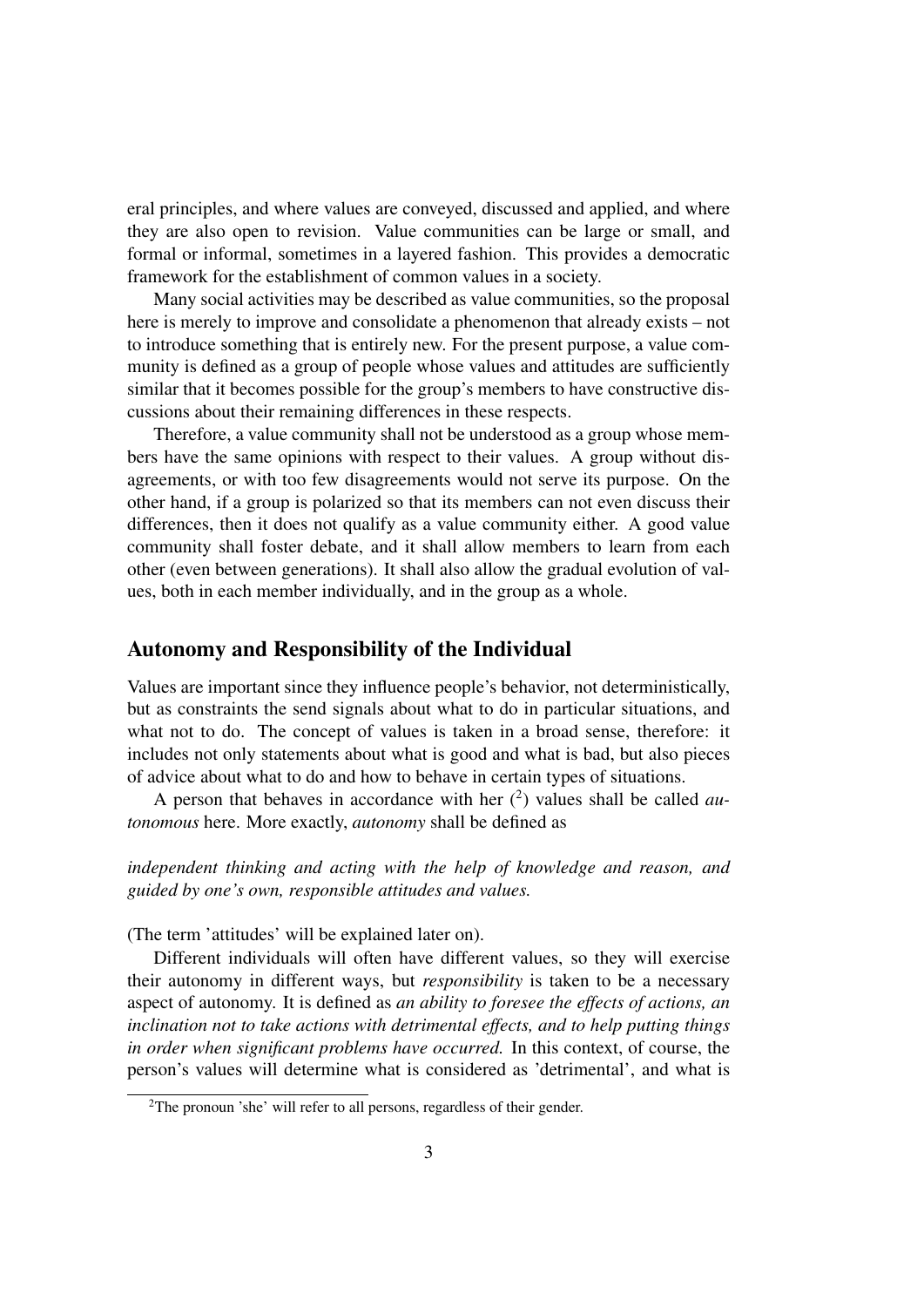considered to be a 'problem'.

The autonomy concept is used both descriptively and normatively, since it is claimed that humans in general are in fact capable of autonomy, and it is also claimed that a good human society should be based on the assumption that its members exercise responsible autonomy. Such a society shall encourage and facilitate autonomy, for example, in the education of children and adolescents.

#### Beneficial Values can Develop in Value Communities

Since people's behavior depends on their values, and these values develop by participation in a value culture and in value communities, one may ask for some kind of guarantees that only beneficial values will emerge in this way. Does paraliberalism take for granted that people are inherently good?

Not exactly, but it does observe that humans have a number of capacities that seem to be inherent in humans to some extent, and that can be encouraged and strengthened so that a good society is obtained. These *basic capacities* are, to begin with:

Humanistic capacities, namely *empathy, solidarity* in a group, and *engagement* for the sake of humanity as a whole.

Social capacities, namely respect for the *dignity* of other humans, active participation in human communities, and respect for *the laws.*

Cognitive capacities, that is, *openness* both in interactions with other individuals, and towards new facts and opinions, as well as *good judgement and common sense,* and *thinking and acting rationally* .

Initial versions of these capacities in an individual may be innate or the result of training very early in life, or a combination of those. They can mature and be amplified later in life. Some individuals may in fact only be acquire them by social training later in life, and this also applies for a fourth group, namely:

Environmental capacities, such as the appreciation of unspoilt nature and the concern for its preservation.

Inherent capacities of these kinds provide an initial set of basic values which can develop in a social context, leading to *mature values* for the person in question. With respect to the question how beneficial values can emerge from individuals that participate in a value culture, the answer from paraliberalism is that the combination of the basic capacities and the maturing effects in good value communities are the best available guarantee for having a society that is dominated by beneficial values.

Reciprocally, in every value community, the autonomy and the mature values of its members are quite important for its ability to function well, and this is especially true for the social and cognitive capacities. The social capacities imply that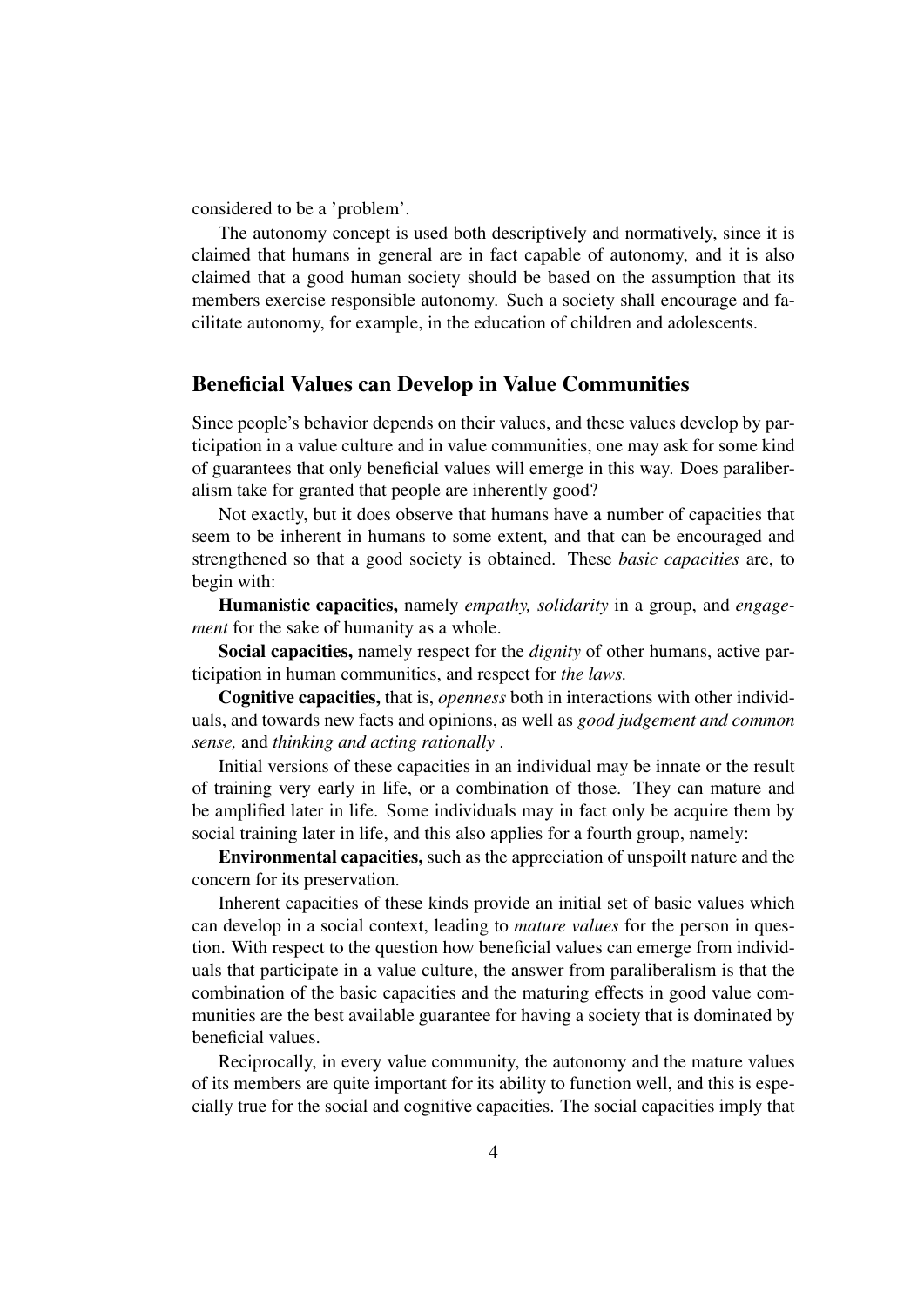the value community can not be authoritarian, for example, and all the cognitive capacities are important for a constructive discourse in the value community.

The existence and vitality of value communities is important for the organization of a human society, both for civil society and for the formally organized government. Many value communities occur spontaneously, for example when a group of employees meet regularly for coffee breaks. The discourse there may include value judgments about current events, sometimes extending into a discussion about the reasons for or against a certain verdict. As another simple example, a value community may operate like a book club that meets regularly in order to discuss a book that its members have read. Such a value community would use ethics-oriented reading materials rather than literary works, although one can also think of texts that would qualify as both.

Other value communities may be much larger, and they need not meet in person. A group of people that use social media to exchange views on current events may well qualify as a value community. Each of the organizational levels of a political party may also be seen as a value community.

Small-size value communities may hop from one topic to another according to the events of the day, but larger communities will usually be defined for a well defined topic. This topic will focus the discourse in the community as well as the consensus that may arise there.

While paraliberalism defends the individual's autonomy in choosing her own values, it also proposes that an ordered society has a right to defend and to favor the mentioned capacities as well as the promotion of responsible autonomy. Such policies from society's side may only be exercised within the boundaries that are set by liberalism, of course, but their very existence shall not be seen as an infringement on the freedom of individuals.

## The View of Government and the State

For paraliberalism, its view of responsible autonomy leads to views of government and the state. The fundamental capacities of the individual and her desire for autonomy are inborn, to some extent, but they must also be encouraged and further developed during childhood and adolescence. This occurs in a natural way in the family, but it must be complemented by the family's local environment and by the state, in particular by the school and pre-school system.

For example, according to Swedish law, the school system has two major goals: the child's acquisition of knowledge and skills, and her acquisition of 'democratic values'. With respect to the latter goal, a school may well operate like a collection of value communities.

For adults, the extent and character of their participation in value communities must of course be a personal choice. There are many things that people want to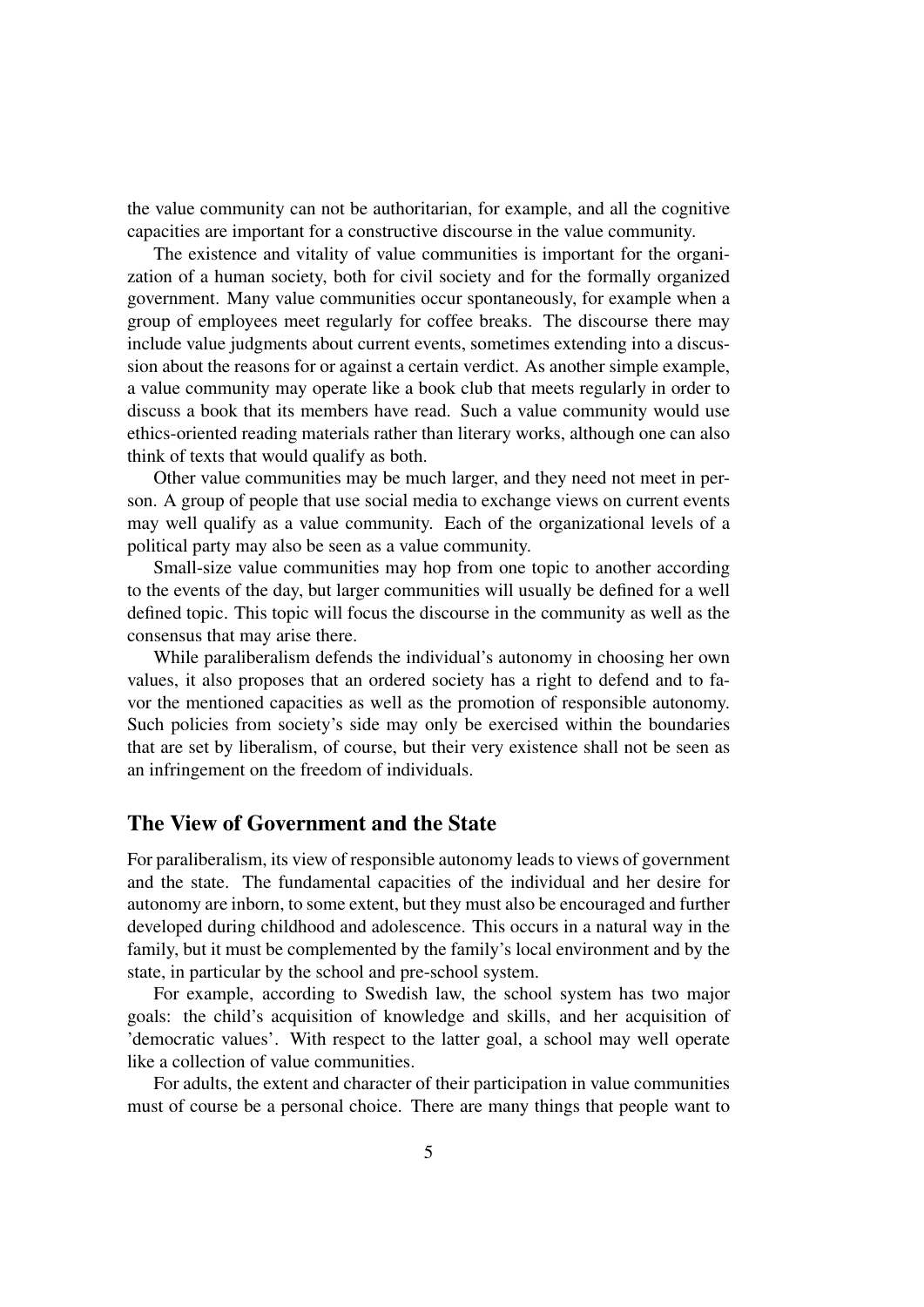spend their time on, such as sports, social media, hobbies, entertainment, social work, culture, or studies. Society will benefit if the value culture gains a certain share of many people's attention and interest. The state may give its support to this, for example by requesting that public radio and television should give attention to values-related contents in its programming, including debates where different points of view can come forth. Both the state and the private sector may contribute new ways to activate thinking about values, through computer games, for example.

Just as the actions of individuals must be constrained both by laws and by their own values, the same observation applies to states. It is proposed, therefore, to apply the concept of responsible autonomy to states, as well as to individuals. States, like individuals, should deliberate and act with the help of knowledge and reason, and be guided by responsible values and attitudes. This is one reason why each nation-state shall strive to be a comprehensive value community with respect to its society-founding values.

## The Value-community Structure and the Political Structure

In an ideal nation-state according to paraliberalism, there will be two interdependent structures, namely, a value-community structure and a political structure, where the latter is what we have already: a system of representative democracy comprising an elected government, a parliament, political parties, and so forth. The value-community structure consists of value communities and their interconnections whereby small and local value communities have a dialogue with each other and with larger communities in a layered fashion.

In such a state, each citizen is expected to participate actively in both those structures. This model has some resemblance with the duality between spiritual power and temporal power in Catholicism [Foccroulle, 2021], but with an important proviso: the value-community structure shall not submit itself to divine revelations, past or present ones, nor to the 'guidance' of clerics or other experts. Instead, it should be a profoundly democratic organization that has a priority on open discussion, together with direct democracy when decisions have to be taken.

#### The View of Actions and Morality

Morality is exercised through actions. Value statements in the literal sense – statements that say whether something is good or bad – may be used for choosing actions according to their expected effects, but morality must also relate to actions directly. Paraliberalism uses the concepts of *attitude* and *guideline* in this respect, and with the following paradigm. When a person meets a not-so-easy situation,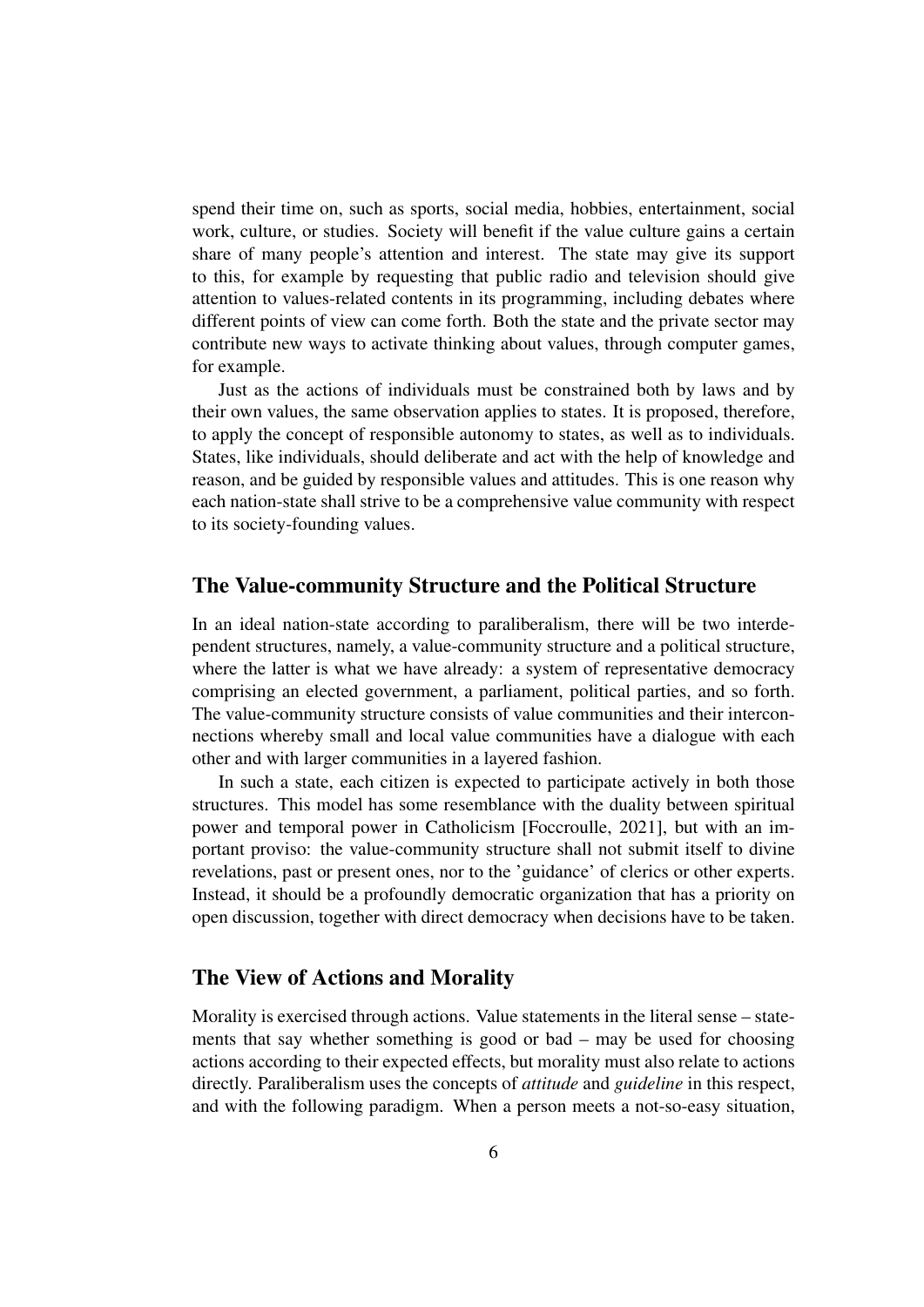she will often need to choose a policy for how she will act as the situation develops. Such a policy is called an attitude here. For example, if a person receives the news that her daughter is getting engaged to a man with a criminal history, she must decide what to say, and how to say it, not only to the daughter and the fiancé, but also to other persons involved. Therefore, an attitude is often a behavior over time, and not just momentary.

The choice of attitude is an exercise in autonomy, but it may rely on a repertoire of guidelines for how to deal with types of situations. A guideline is not a rule that must be followed; it is a kind of value that can be used as a component when the person compiles her attitude. The concept of values subsumes both attitudes and guidelines.

The paradigm of attitudes and guidelines provides more precision and nuance than simple classification schemes where actions are categorized as being 'righteous' or 'sinful', or as 'halal' and 'haram'. One important use of guidelines may [*qc-4*] be for advice about how to deal with situations where there is a conflict between several values. Paraliberalism does not attempt to provide any general method for resolving such conflicts, but guidelines may be useful there, due to their dynamic character.

#### The Communitarian Critique of Liberalism

Liberalism has been controversial for as long as it has been advocated, and the critique has come from a variety of camps. One such dissenting group, which is often referred to as 'communitarians', is of particular interest here because of its relative proximity to liberalism: major parts of the liberal outlook seem to be shared by communitarians as well. Their arguments call for a number of amendments, rather than a complete revamp of the liberal framework.

In his encyclopedia article about communitariansm [Bell, 2020], Daniel Bell identifies three major points in the communitarian critique of liberalism:

- (1) Objections to its universalist claims, such as its promotion of universal rights;
- (2) Differing views of the individual or 'the Self';
- (3) Differing views of the 'Politics of Community'.

The first two of these have largely been resolved, in his opinion, and it is the last point that is mostly of interest today. He remarks that many communitarian critics may have been motivated by pressing political concerns. He writes:

*many communitarians seem worried by a perception that traditional liberal institutions and practices have contributed to, or at least do not seem up to the task of dealing with, such modern phenomena as alienation from the political process, unbridled greed, loneliness, urban crime, and high divorce rates [which may be why they have emphasized] social responsibility and promoting policies meant to*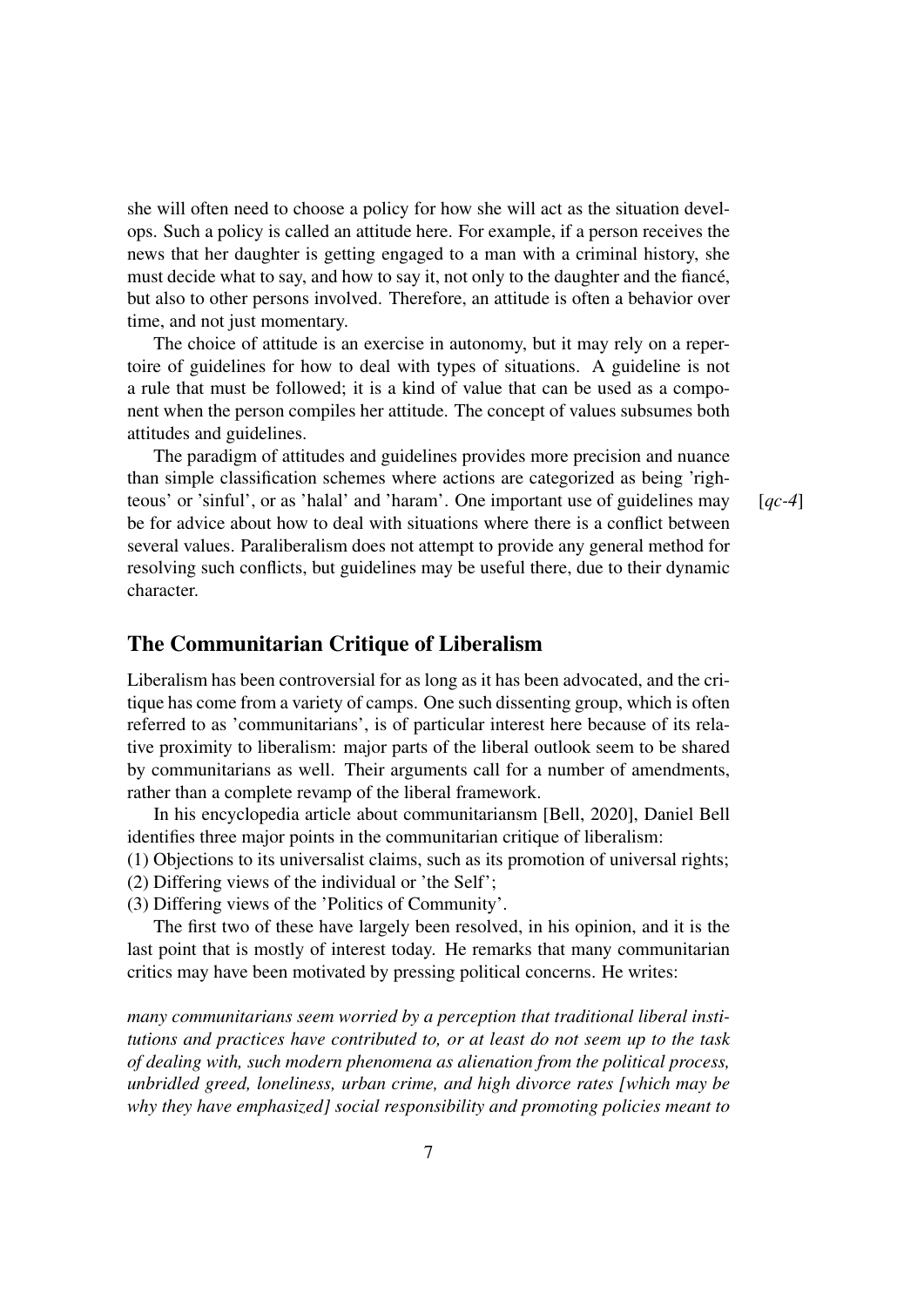*stem the erosion of communal life in an increasingly fragmented society.*

and he continues:

*So the distinctive communitarian political project is to identify valued forms of community and to devise policies designed to protect and promote them, without sacrificing too much freedom.*

Three types of community are proposed, based on their members living in the same area, or sharing a common history, or sharing a sentiment of trust and loyalty. Such communities are often referred to as being parts of the 'civil society'. Value communities as proposed in this article should also qualify.

Communitarians propose furthermore, according to Bell, that every person is well advised to participate in all these kinds of communities, so as to lead a rich and fulfilling life. Her doing so would also be in the interest of society. Bell observes himself that this may be an unrealistic goal, given all the other demands on people's time and interest in the modern world.

One might add that many people apparently prefer to have some time where they can exercise their own autonomy without being included in any community at all.

Paraliberalism does not give any such advice for how people should lead their lives. It recommends the collection of responsible capabilities as being in the interest of both the individual and the society, and it also expresses an expectation that citizens shall participate in a certain kind of community, namely value communities where society-founding values are sometimes discussed. It does not express any expectation or recommendation concerning participation in other kinds of communities.

Such an expectation should never be turned into an obligation since this would be dubious from a liberal point of view, and also because it would be counterproductive. Participation in any kind of community is only meaningful if it is voluntary. Forcing a person to participate against her will would not only be a waste of her time; it would also be a disturbance and a drain on energy in the community where it occurs.

#### Protection of the Individual's Integrity and Free Will

Coercion whereby a person is forced to participate in activities against their will is against the spirit of liberalism, of course, but the concepts of free will and of freedom have some other important aspects as well. If a person is subjected to indoctrination or to 'fake news' that distort her ability to make informed decisions, then she can not be said to be truly free. The same applies if her mental capacity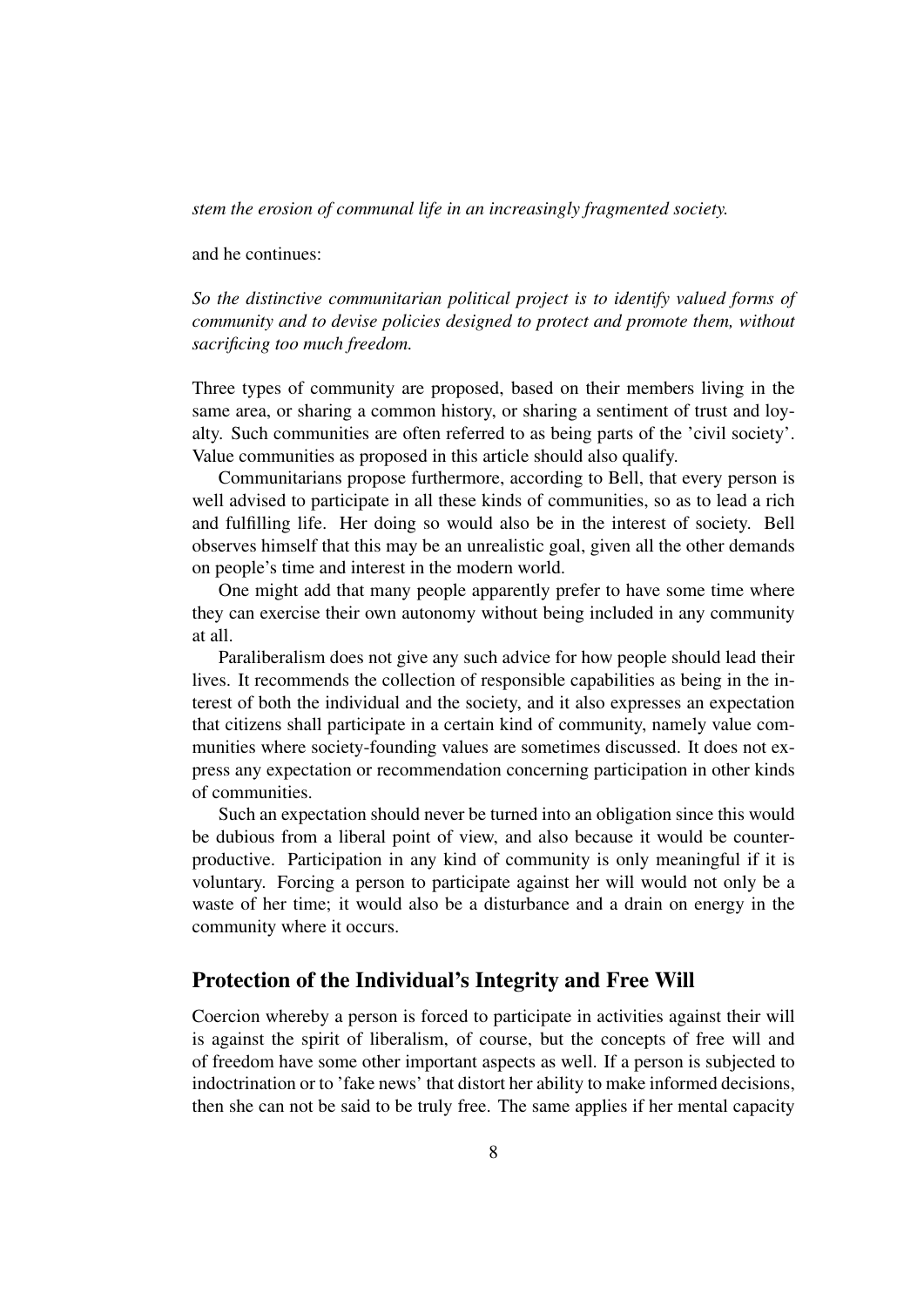is impaired by the use of drugs, for mentioning an extreme case. One may argue, therefore, that a liberal society shall do its best to protect its citizens from damage to their autonomy or to their related capabilities, such as their solidarity, or their good judgement.

Such protection does not have to come from the state in the sense of the government, however, and there may be good arguments that in some cases it should be offered by other agents rather than the state. First of all, capabilities such as good judgement and common sense offer in themselves a certain protection against disinformation, and this protection may also be enhanced by training. The discussions in value communities should also offer additional resistance against fake 'information'.

In spite of these caveats, it remains that the forces of cognitive distortion are so strong that some government interventions seem to be called for. Large economic and criminal interests may be some of those forces. Sometimes it is difficult to [*qc-5*] draw the line between what is a distortion, eg 'fake news', and what is correct information. Even if the distinction appears to be clear for those who consider themselves well informed, they may find it difficult to convince groups with another view of reality.

A particularly difficult problem arises with respect to some religious beliefs. For example, can it be deemed appropriate when parents explain to their children that they will suffer incredible pain forever in hell if they perform certain acts? From the point of view of a believer, doing so may be entirely correct as a way of saving the child from perdition, whereas for the non-believer this teaching is an unexcusable way of threatening the child with an invented horror story. And how shall the public school system in a liberal state deal with situations where students have been taught different 'truths' at home on such issues? The existence of such points of contention may stand in the way of achieving a nationwide consensus about society-founding values. In fact, the liberal state may not always be able to [*qc-6*] stand by its professed neutrality in religious matters.

As described in the section on autonomy and on responsible characteristics, paraliberalism takes for granted that initial versions of these are innate or the result of training early in life. It also presumes that society shall encourage and facilitate their continued development, for example in the school system. From the point of view of liberal purism, one may question whether 'society' (and maybe 'government') ought to take this role. Maybe each individual should be left alone in her care for her own personality? Also, adherents of the 'rights' of families may argue that parents should have a priority right to shape their children's character, and that government should not intrude there.

There are no easy answers to these issues, but paraliberalism would argue that there must be a balance between the family's role in the child's development, the individual's own discovery of her proper identity, and the broader perspective that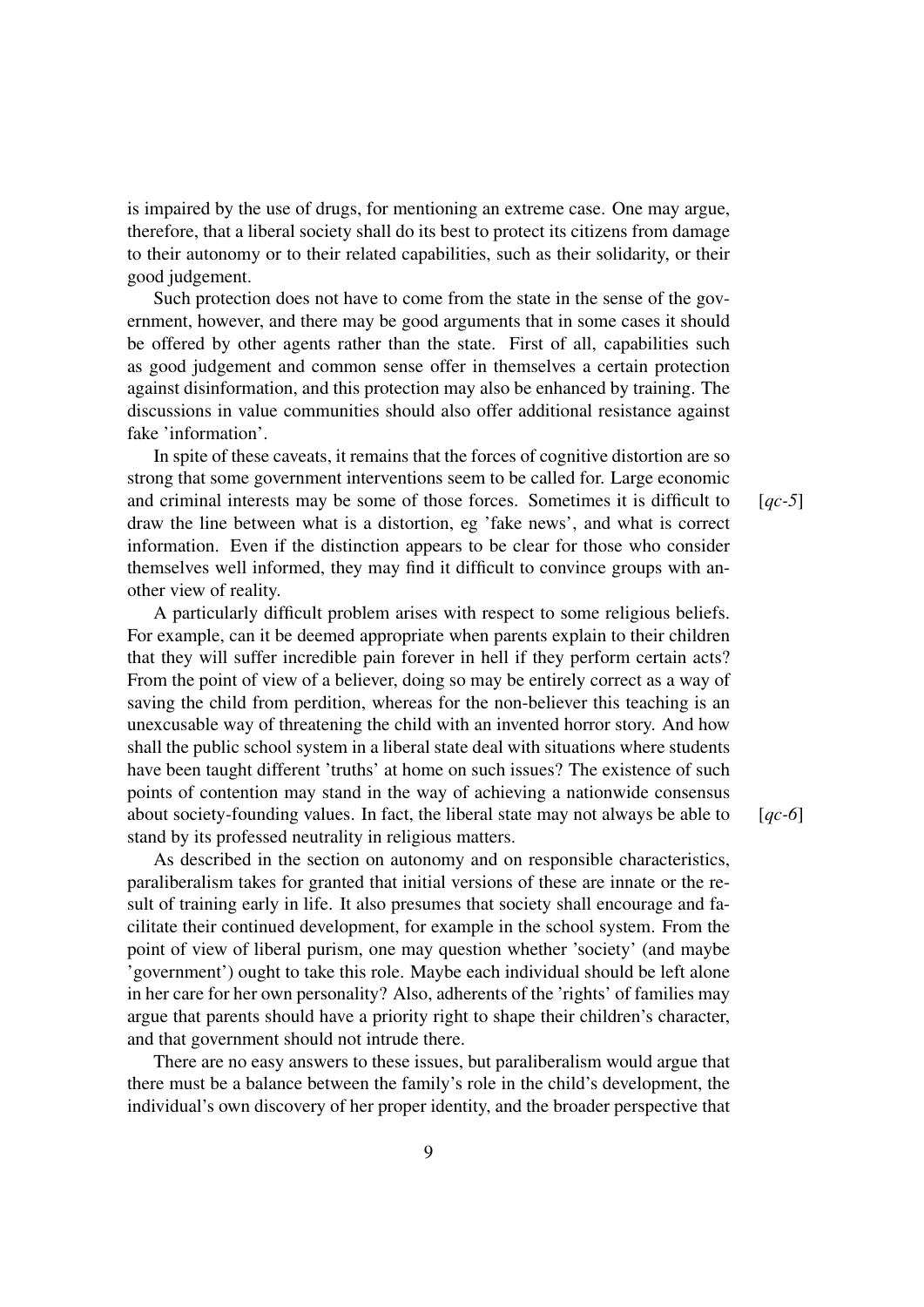can be offered by a public (or publicly regulated) school system. If the state and the society are denied a role in this respect then an ordered society runs the risk of not being sustainable.

## Expecting the Participation in Value Communities

Freedom of assembly is one of the pillars of liberalism. One may ask, therefore, whether a rule that citizens are expected to participate in certain value communities may violate fundamental liberal principles. In defense of this rule, however, one may refer to the free choice of which value communities one wishes to join, and also emphasize that meeting this 'expectation' is not and should not be mandatory, for the reasons already stated. One may also consider that participation in value communities is just one method for realizing a value culture, so that alternative methods may also be used.

In fact, there are several reasons why a value liberal society should actively encourage value communities: because of their role in the formation and dissemination of society-founding values, and because of their importance, as a necessary complement of the state machinery, for protecting and (when necessary) repairing conditions in society. Such a policy is therefore entirely in line with the following statement in [Humboldt, 1792] which was also quoted in [Mill, 1879]:

*The Grand, leading principle towards which every argument unfolded in these pages directly converges, is the absolute and essential importance of human development in its richest diversity.*

This principle does not merely require the removal of a number of barriers; it may also require the installation of certain barriers.

#### Paraliberalism in a Communitarian Perspective

As described above, Daniel Bell identified three major points in the communitarian critique of liberalism:

(1) Objections to its universalist claims, such as its promotion of universal rights; (2) Differing views of the individual or 'the Self';

- 
- (3) Differing views of the 'Politics of Community'.

Paraliberalism does not adopt a universalist viewpoint, in particular since it emphasizes the bottom-up character of value formation and value revision in a value culture. In an extended account of paraliberalism, [Sandewall, 2022]. I argue that the UN Universal Declaration of Human Rigths, as well as other similar documents, must be seen as international agreements, and that they can not be seen [*qc*-7] as natural law so that they can not be seen as 'universal' in a strict sense.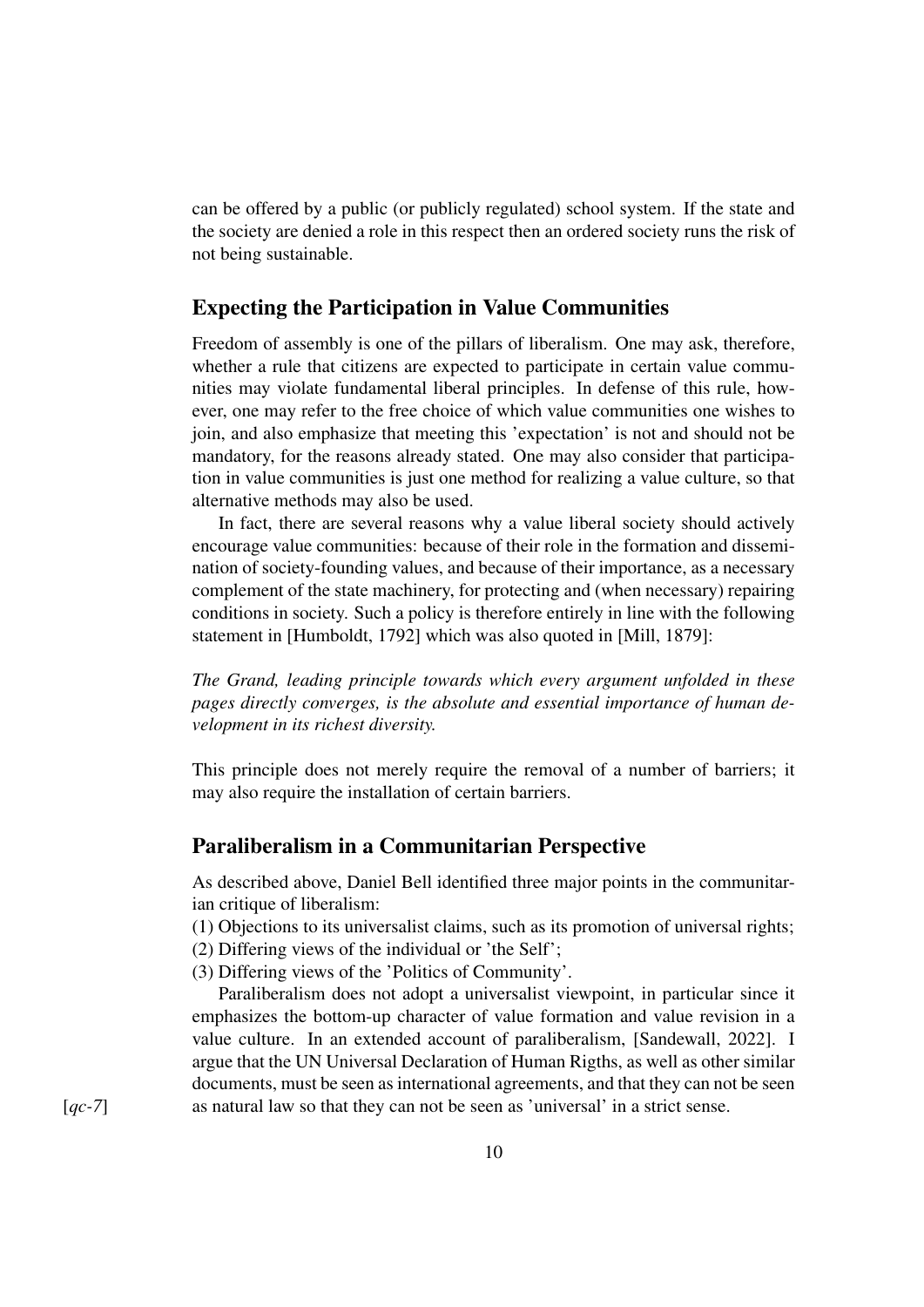With respect to the view of the Self, and while there different liberal authors may have different views, communitarian critique has concerned a perceived overemphasis on individual freedoms, and a lack of attention on social needs. Paraliberalism tries to strike a reasonable balance between individual freedoms and the means whereby a liberal society can protect itself, which is the topic of the present article. It refrains mostly from taking positions on social and economic issues.

In explaining the concerns of communitarians with respect to his third point, Daniel Bell mentions social ills such as "alienation from the political process, unbridled greed, loneliness, urban crime, and high divorce rates". Increased participation in various kinds of social groups would not necessarily help with these problems, although one may argue that participation in *the right kinds of social groups* would help considerably. What would be their distinguishing feature? It seems likely that groups that are based on clear values and moral convictions would qualify in this respect.

When paraliberalism promotes the concepts of a value culture and of value communities, its direct goal is not for alleviating social ills. Two other goals are seen as the primary ones, namely, the importance of the value culture for the individual's mental growth, and for the development of shared society-founding values. Dealing with social ills requires several other kinds of measures, including in economic policy, and the development of society-founding values is only one part of a larger picture, although an important part.

## Conclusions: the Relevance of Paraliberalism

The initially stated questions for this article were whether paraliberalism, as described in outline here, would likely be adequate as a basis for government, and, secondly, whether it would be well suited for resisting the challenges that liberal states are currently being confronted with. Neither question can be answered with certainty, of course, but some common-sense observations about them are still possible.

With respect to the adequacy as a basis for government, one natural answer can [*qc-1*] be provided if there are countries whose actual characteristics are in line with paraliberalism. My own country, Sweden, can be used as an example in this respect, and I believe that the same can be said for the neighboring Scandinavian countries. The notion of 'national values' is often used in the public discourse here, and although it is sometimes used in a simplified way or for partisan purposes, there is also a real awareness of how shared values keep the society together. I would argue that this feature contributes to the viability our political system.

Only mentioning these countries is not intended to say that other countries could not also be quoted as examples, of course. I would just not venture to make statements about any other countries in this respect.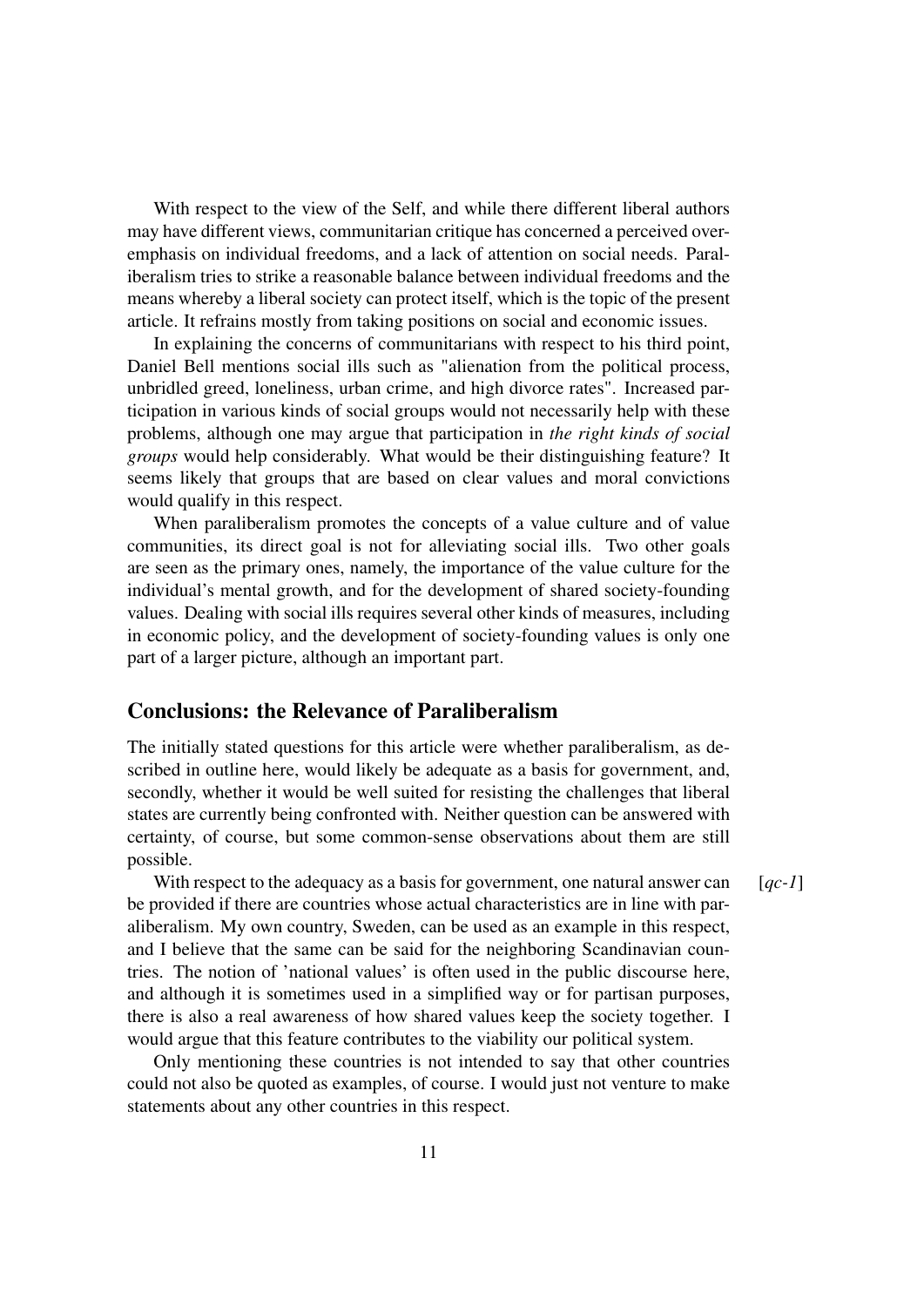[*qc-2*] With respect to the ability for resisting challenges to the system of liberal democracy, two types of challenges are of particular interest. First, there are subversive challenges that endanger the social fabric of a country. Paraliberalism makes proposals for strengthening this cohesive factor, and it is hard to see how it would be counterproductive.

> In addition, there are the philosophical challenges that have been made by communitarians, and also by others. For example, Wael Hallaq has criticized Western modernity in his book 'The Impossible State', [Hallaq, 2012]. One of his objections is that modern states do not have any morals, and that they lack the necessary foundation for such a moral. The description of paraliberalism is intended as a starting-point for arguing that political liberalism does not have to be what these authors make of it.

#### The Naming and Source Documents of Paraliberalism

As a reference for the present article, an extensive description of paraliberalism is being produced. It is available in a preliminary version, [Sandewall, 2022], although only in Swedish language at present. An English translation is being prepared.

The Swedish journalist Per Ericson proposed an interpretation of liberalism in his essay *Leva fritt och leva väl* (Live Free and Live Well), [Ericson, 1999], which was an important inspiration for the work reported here. In particular, countering communitarian critique of liberalism was an important part of his book. He used the term *värdeliberalism* (value liberalism) for his approach.

As stated above, the reason for using the term 'paraliberalism' in this article is that it may be debatable whether what is described here qualifies for being seen as a kind of liberalism. Actually, the same term has previously been used by Musa al-Gharbi in [al-Gharbi, 2016] where he wrote:

*Provided that a given practice, system or institution is "ethically reasonable" relative to the socio-cultural context in which it exists, liberals must not only tolerate but respect these disparities, however radical they may be. This embrace of comprehensive doctrines, life plans, and systems of social organization strictly on the basis of their (contextualized) ethical reasonableness – without regard for conformance to Western-liberal norms or expectations – can be described as paraliberalism.*

By way of comparison, the present article builds on the notion of 'responsible capabilities' that were described above, which means that it is also not restricted to Western-liberal norms per se. It does however include the respect for the equality and dignity of all humans as one of its norms, whereas it is not clear whether

12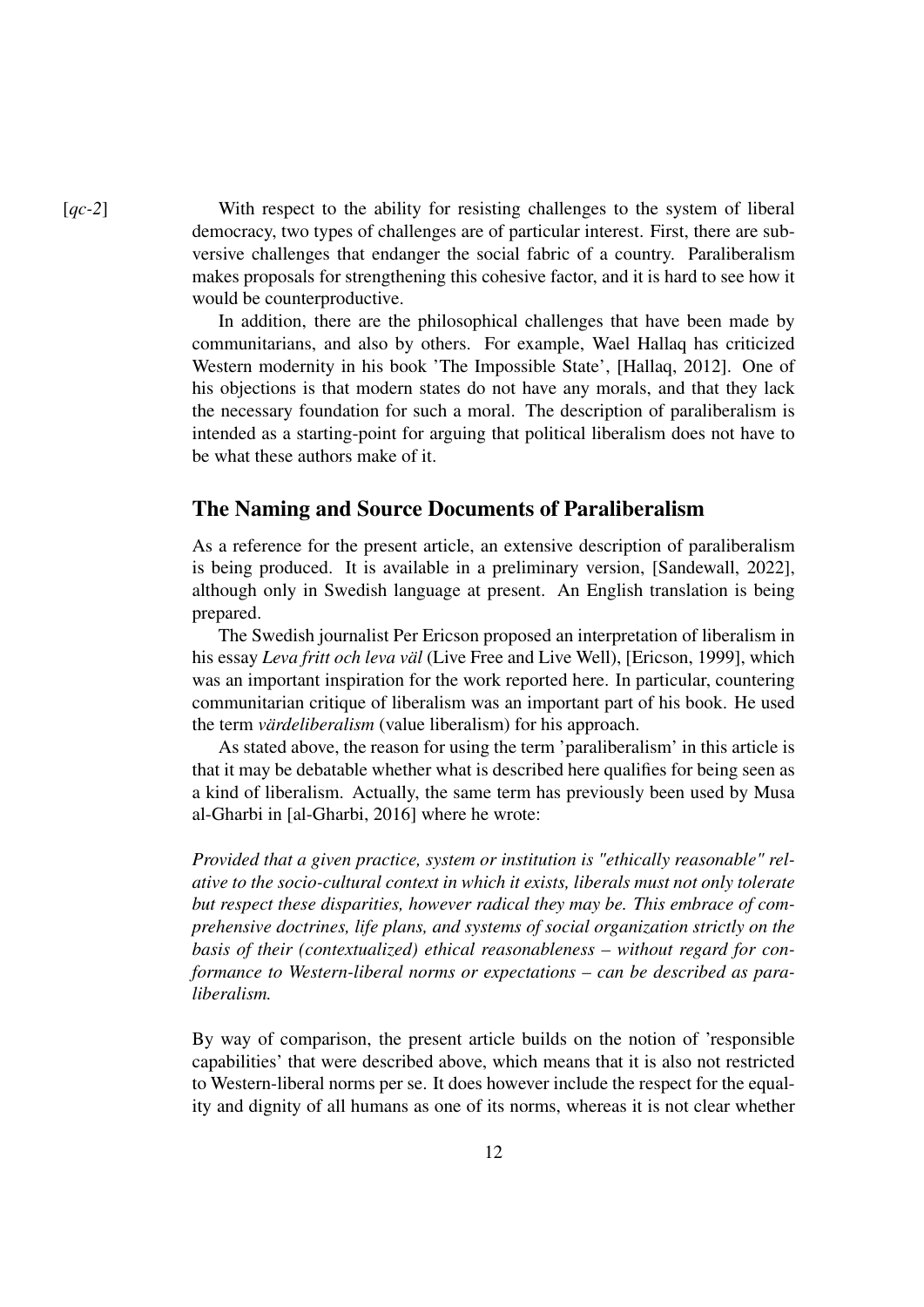al-Gharbi's definition would do the same. These two definitions are not identical, but this is not likely to cause any confusion.

# Acknowledgements

I am greatly indebted to Per Bauhn for his challenging and constructive comments on earlier versions of this manuscript.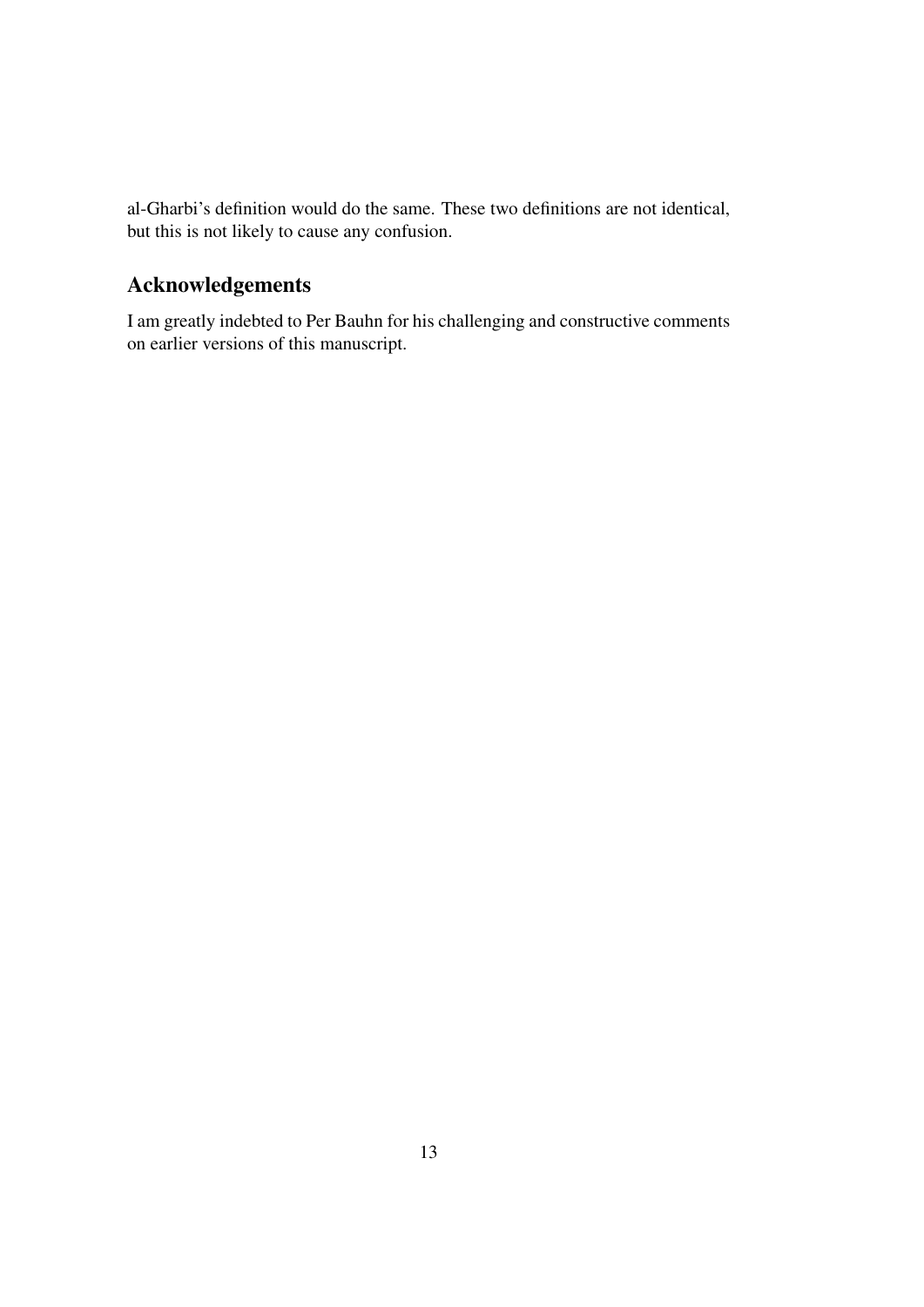## References

.

.

.

.

.

.

.

[Foccroulle, 2021] Xavier Foccroulle Ménard and Anna Su, *Liberalism, Catholic Integralism, and the Question of Religious Freedom*, Brigham Young University Law Review, 2021-03-09.

https://dx.doi.org/10.2139/ssrn.3768764

[Bell, 2020] Daniel Bell, *Communitarianism*. In: Stanford Encyclopedia of Philosophy

https://plato.stanford.edu/entries/communitarianism/

[Humboldt, 1792] Wilhelm von Humboldt, *The Sphere and Duties of Government.* Traditional, 1792 (English translation 1854).

https://oll.libertyfund.org/title/coulthard-the-sphere-and-duties-of-government-1792- 1854

[Mill, 1879] John Stuart Mill, *On Liberty.* The Walter Scott Publishing Co., 1859. https://www.gutenberg.org/files/34901/34901-h/34901-h.htm

[Hallaq, 2012] Wael Hallaq, *The Impossible State: Islam, Politics, and Modernity's Moral Predicatment*. Columbia University Press, 2012. https://bdpad.files.wordpress.com/2015/05/wael-b-hallaq-the-impossible-state\_-islampolitics- and-modernity's-moral-predicament-columbia-university-press-2013.pdf

[Sandewall, 2022] Erik Sandewall, *Värderingar, liberalism och islam* (Values, Liberalism and Islam). Liberal Kommentar. www.liberalkommentar.se/sv/intro-bok/ Partial translation available there.

.

[Ericson, 1999] Per Ericson, *Leva fritt och leva väl* (Live free and live well). Timbro.

https://timbro.se/app/uploads/2018/11/75664143.pdf

[al-Gharbi, 2016] Musa al-Gharbi, *From Political Liberalism to Para-Liberalism: Epistemological Pluralism, Cognitive Liberalism and Auuthentic Choice.* Comparative Philosophy: Vol. 7: Iss. 2, Article 4. https://scholarworks.sjsu.edu/comparativephilosophy/vol7/iss2/4/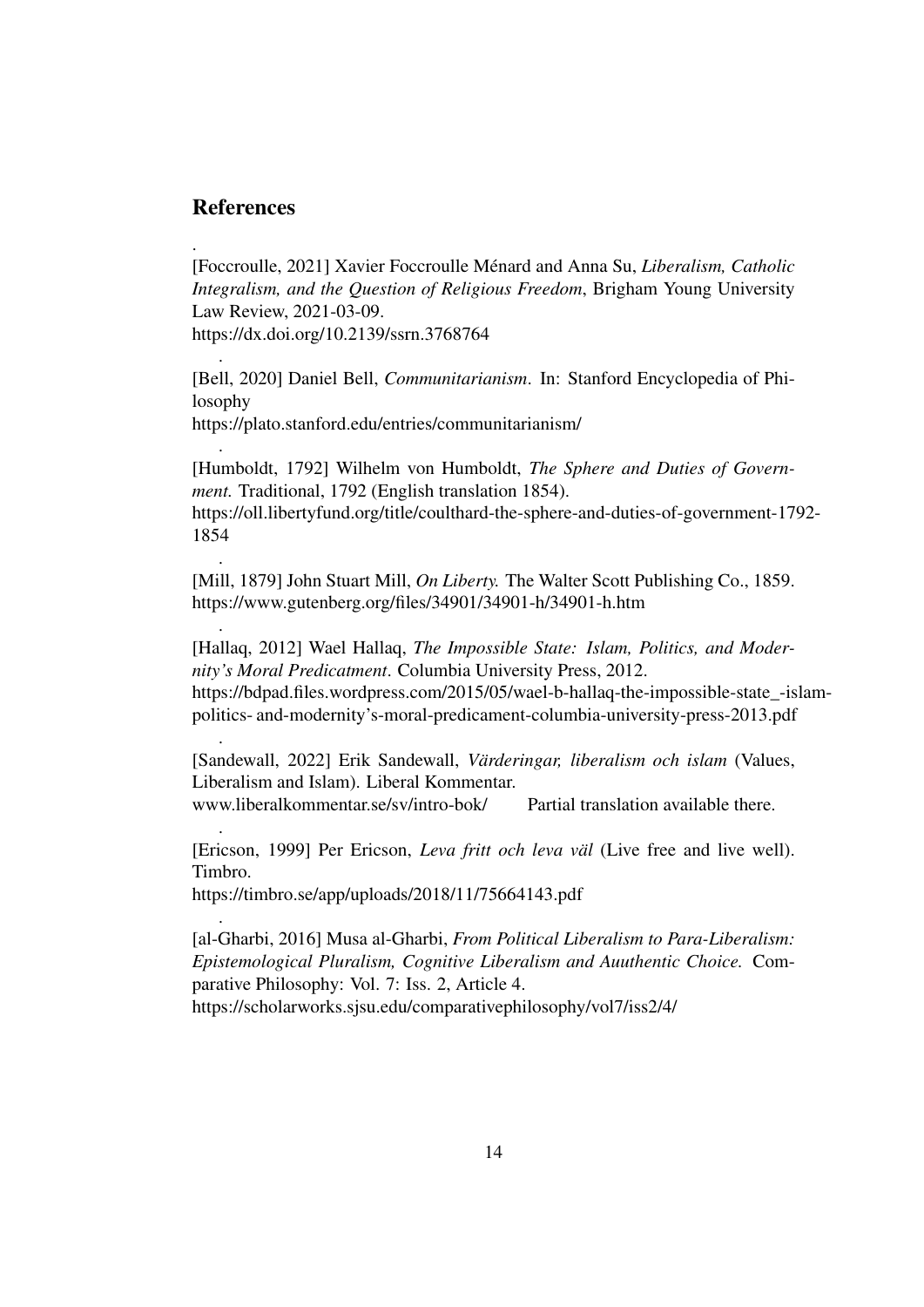#### Questions, Answers, and Comments

*The following are questions and comments that have been submitted by readers of this article, together with corresponding answers and additional comments by its author. Further questions and comments are welcome and can be sent to the author at erik.sandewall@liberalkommentar.se*

Author writes: [One of the questions] for this article was whether paraliberalism, [*qc-1, p. 11*] as described in outline here, would likely be adequate as a basis for government.

Remark: This question was answered tentatively by referring to the experience in Sweden and other Scandinavian countries.

Author writes: [The other question] for this article was whether paraliberalism [*qc-2, p. 11*] would be well suited for resisting the challenges that liberal states are currently being confronted with.

Remark: This question is discussed towards the end of the article. Comments are invited.

Author writes: Absolute freedom is therefore understood to be restricted in two [*qc-3, p. 3*] ways, by the person's own values, which she has chosen herself, and by the laws and rules that are based on the consensus of a democratic society.

Question by Per Bauhn: You do not require that these laws and rules should be liberal? Any kind of consensus would constitute a legitimate ground for restricting individual freedom?

Answer: One would like to assume that the legislature in a democratic society will only enact laws that are consistent with liberal (or at least paraliberal) principles. However, if it were to pass laws that may not be liberal, then the only way to invalidate them is through a judiciary system that is independent of the legislature. The inherent weakness of such a system is that individuals or groups are then able to delay the application of a new law by pursuing a legal process, even to the level of a supreme court. I would prefer a system where one abides by the current laws, and tries to get them changed if one disagrees strongly with them.

It must be granted, however, that a system where the legislature has the last word concerning the laws has its weaknesses as well. Any such system can go sour if it is not upheld by shared values.

Notice, however, that the quotation mentions both the person's values and society's laws as the two types of restrictions on total freedom. In the extreme case where a legislature has enacted a law that is deeply immoral, then (presumably)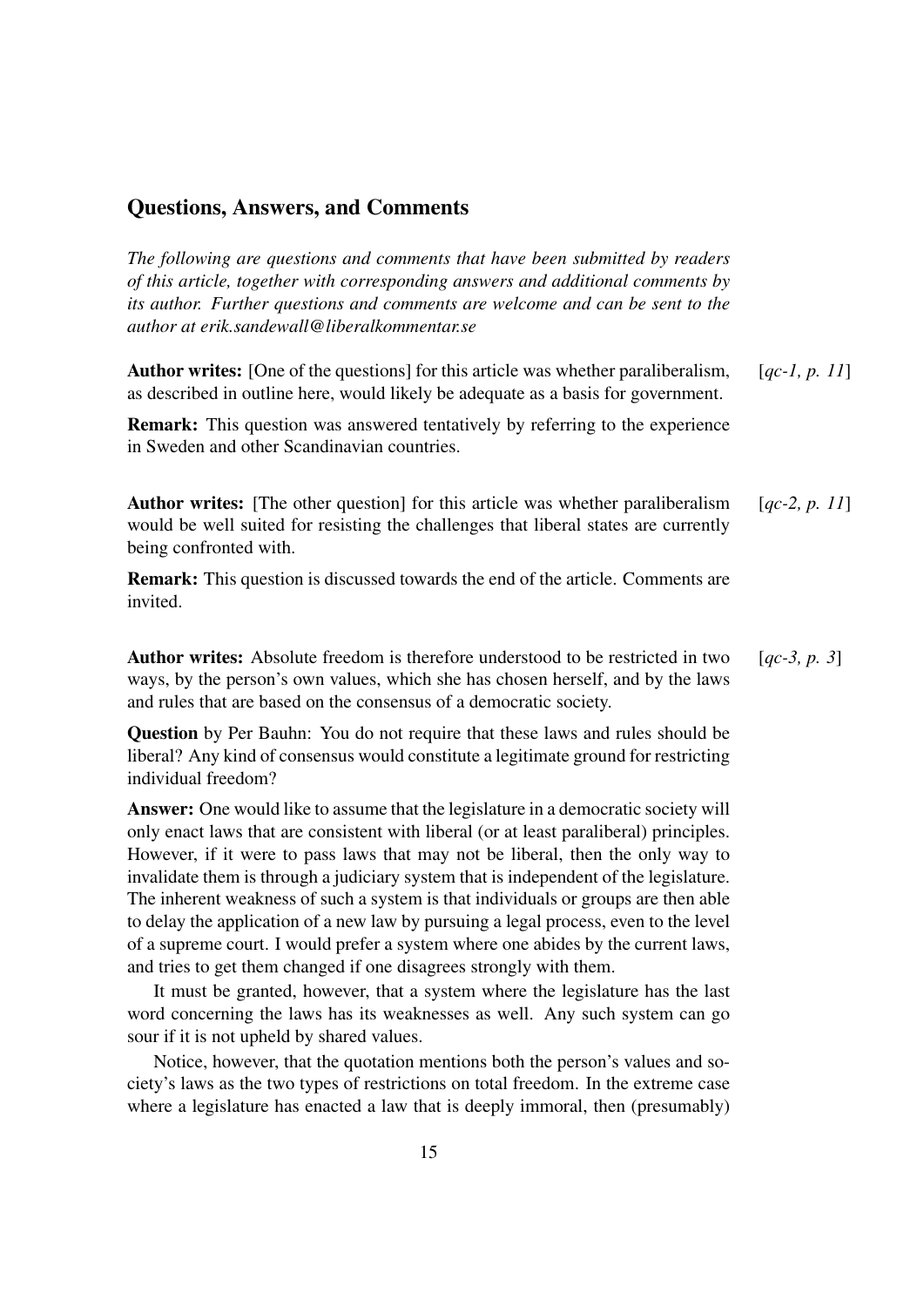the person's values are incompatible with that law. It will then be up to each person to use her own values in order to decide how to act.

[*qc-4, p. 7*] **Author writes:** Paraliberalism does not attempt to provide any general method for resolving such conflicts, but guidelines may be useful there, due to their dynamic character.

> Question by Per Bauhn: But surely it must say something about a hierarchy of values? Is freedom more important than equality? Is societal material well-being more important than individual freedom? If so, why?

> Answer: If you ask about a priority ordering between two specific values, like the ones you mention, or among the clauses of the UDHR, the most likely answer will be "it depends on the particular situation where the conflict has occurred". This shows that a hierarchy of values is a very crude way of resolving conflicts of values, and more accuracy can be provided by meta-level guidelines that make recommendations about how to balance different aspects of the situation at hand. Also, since an autonomous individual must be able to learn from experience, she should be able to modify her own value system, but adding case-oriented guidelines would seem to be easier than changing a hierarchy of values.

> The amswer to [qc-7] below provides another example of a conflict of values which is so complex that a simple priority ordering is not adequate.

[*qc-5, p. 9*] Author writes: The forces of cognitive distortion are so strong that some government interventions seem to be called for. Large economic and criminal interests come to mind in this respect.

Question by Per Bauhn: What do you mean by this?

Answer: Government restrictions on advertising for hard liquor is one example. The present (Swedish) debate about the connections between rap music and criminal gangs is another.

[*qc-6, p. 9*] Author writes: The existence of such points of contention may stand in the way of achieving a nationwide consensus about society-founding values. Therefore, the liberal state may not always be able to stand by its professed neutrality in religious matters

> Question by Per Bauhn: But from a liberal point of view, the problem is not the loss of consensus, but the inhibition of young individual's capacity to form an opinion of their own, or their being prevented from access to reliable facts.

> Answer: There are several problems with the points of contention that were re-